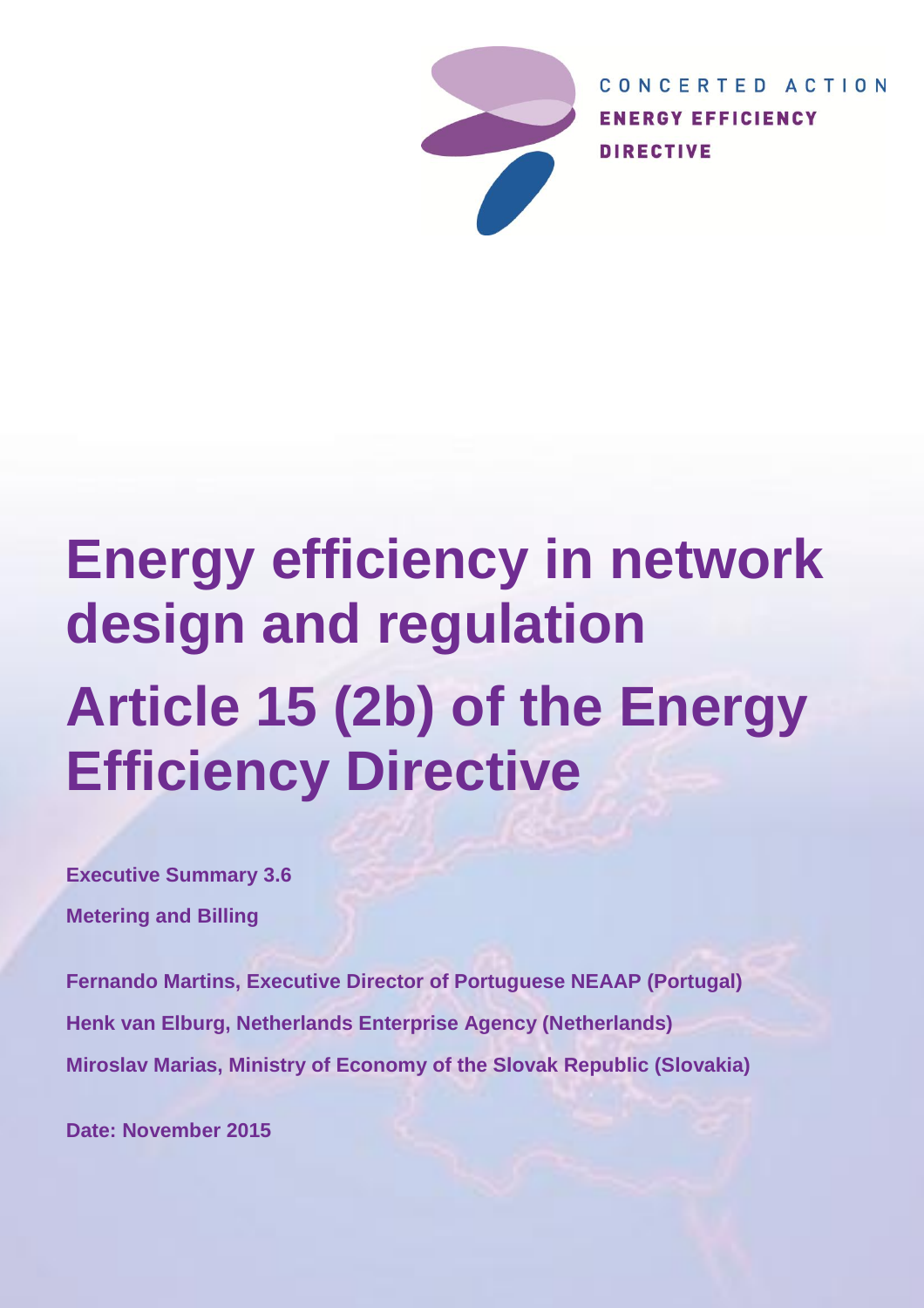# **1 Summary**

Article 15 of the Energy Efficiency Directive (EED), and the related Annexes XI and XII, aim to maximise grid and infrastructure efficiency and to promote demand response. It is important to consider which measures will be implemented in Member States (MS) in response to Article 15 and their impact on transport and energy distribution networks.

Article 15 (2b) introduced the concepts of operation and design of gas and electricity infrastructure. MS have an obligation to ensure that national regulatory authorities, within the framework of Directive 2009/72/EC and taking into account the costs and benefits of each measure, provide incentives for grid operators to improve energy efficiency. Point 2 (b) of Article 15 gives the opportunity to all MS to create rules relating to the ranking of different access and dispatch priorities, where such priorities are granted in their electricity systems and are clearly explained and published. All MS have a duty to ensure that an assessment and improvements are made to energy efficiency in the design and operation of gas and electricity infrastructure.

The EED imposes a deadline for Metering and Billing topics, defined in Article 15, 2 (b) that states:

*"Member States shall ensure, by 30 June 2015, that:* 

*(b) Concrete measures and investments are identified for the introduction of cost-effective energy efficiency improvements in the network infrastructure, with a timetable for their introduction" in EED*

Member States' prior knowledge of this topic was assessed through a questionnaire. Additionally, the questionnaire aimed to identify which measures each MS will adopt under Article 15.

17 MS provided responses to the questionnaire. 14 MS identified at least one energy efficiency measure for electricity or gas grids.

A lot is happening in energy efficiency in electricity and gas grids. Article 15 (2) has glued all related measures under one topic, showing the complexity of measures utilised in the electricity and gas sectors. Only the full energy chain covered by the EED has opened up the existence of these measures to the public and included them in the energy savings that are now visible.

Classical replacement of equipment is providing a lot of savings. Network reconfiguration, balancing three-phase loads, demand side management, reduction of fixed losses, distributed generation and the use of renewable energy sources, reactive power management, network reconfiguration and power flow controllers are the main measures used for network architecture and management solutions. The introduction of smart meters has increased the capability to provide such measures. Smart meters are also a prerequisite for providing demand side management measures. 16 MS have planned to introduce smart grids in electricity and 11 MS smart gas grids. Some elements for smart grids are already installed; however, operational measures are less utilised.

8 MS have also identified measures by other electricity and gas market players, e.g. supporting renewables and distributed generation, using energy services and ESCOs, providing regular information to consumers or introducing energy saving programmes at local levels. These measures are supported with various financial mechanisms. Most of these measures are, however, set in other articles of the EED but still have a significant impact on energy savings in electricity and gas grids.

All Member States are challenged to share amongst themselves the measures and investments identified through Article 15 2(b) of the EED, so as not to become obsolete once smart grids are implemented.

The unfortunate conclusion drawn from the CA EED plenary meeting in October 2015 was that despite the importance of Article 15 (2b), as it is not mandatory, only a few MS have identified concrete measures and cost effective investments to improve the efficiency of their network infrastructure. Only 9 MS send to the European Commission (Directorate-General for Energy) the Assessment foreseen on Article 15 (2b). The UK Assessment on the energy efficiency potential of gas and electrical infrastructures in Great Britain should be noted, due to the quality and consistency of the final report.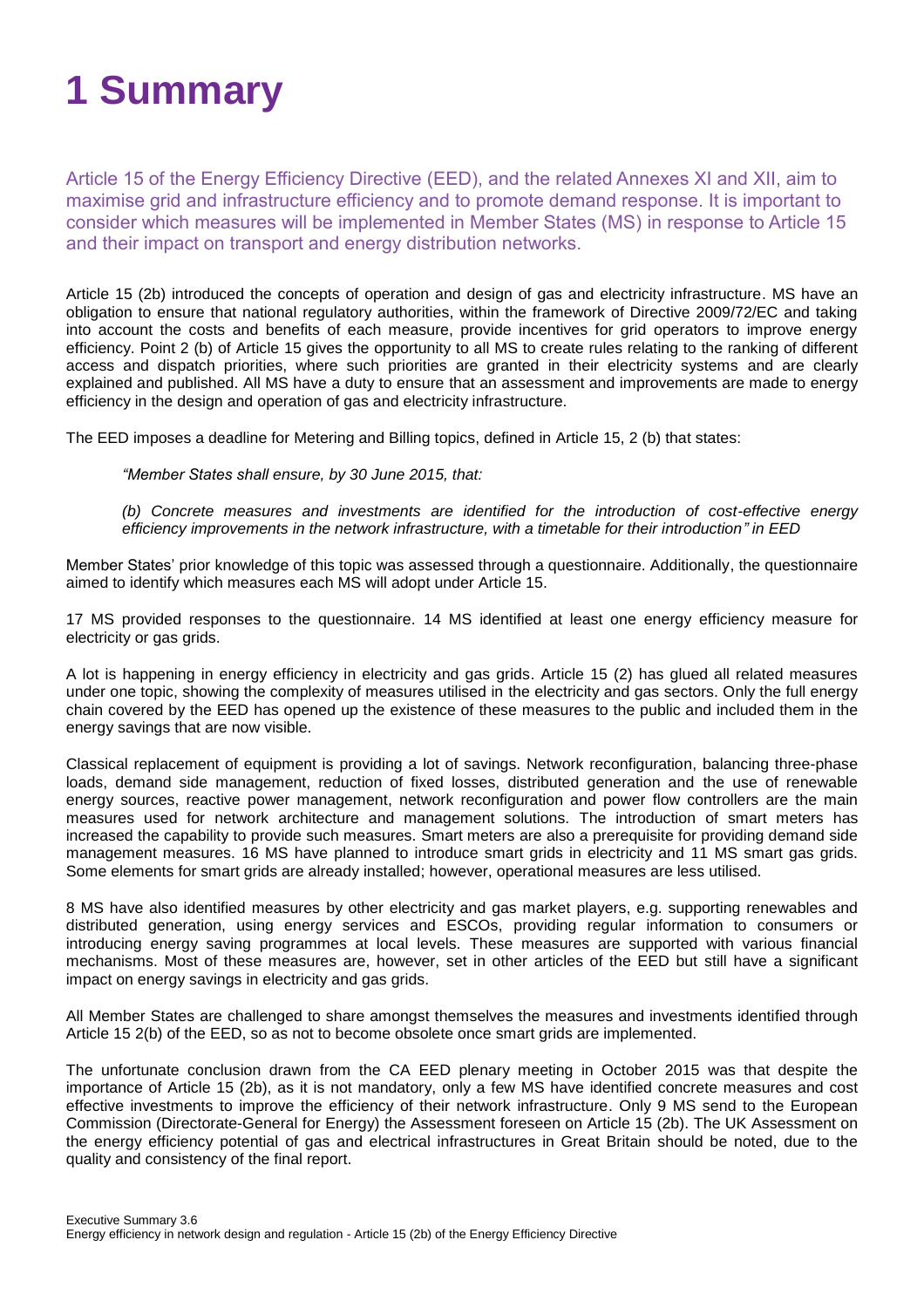### **2 Recommendations/Conclusions**

The principle recommendation is that, in line with energy efficiency improvement measures in the context of the continuing deployment of smart grids, all MS make an effort to implement the measures identified according to article 15(2b).

The potential for savings in energy networks is huge. Technical and non-technical losses range from 4% to 17% for electricity, and range from 0.2% to 3.9% for gas. Keeping these statistics in mind, a key way to improve energy efficiency in network infrastructures is by reducing energy waste.

There are multiple measures that could be adopted in each MS. Despite the unique circumstances of every MS, there are universal measures applicable to all. For example, in the case of electricity, loss reduction can be achieved primarily by using low-loss transformers and installing larger than necessary conductors to provide energy. In the case of gas, benefits can be achieved with investment in maintenance and replacement of older equipment; however, innovative solutions will certainly become available in the near future.

Only measures that can efficiently reduce electricity losses or gas shrinkage with a positive life cycle cost should be targeted and these will vary from MS to MS.

This brings us to the topic of smart grids as the future of energy. As defined by the International Energy Agency, "a Smart Grid is an energy network that uses digital and other advanced technologies to monitor and manage the transport of electricity from all generation sources to meet the varying electricity demands of end-users". The aim of Smart Grids is to maximise system reliability, resilience and stability and minimise costs and environmental impacts by coordinating the needs and resources of end-users and generation, grid and market operators.

Since smart grids are mainly based on information sharing, the new information and communication technologies are their vital enabler. The first levels of smartness are ensured by smart meters. Therefore, smart meters have a decisive role in the modernisation of electricity grids, particularly in the adoption of smart grids.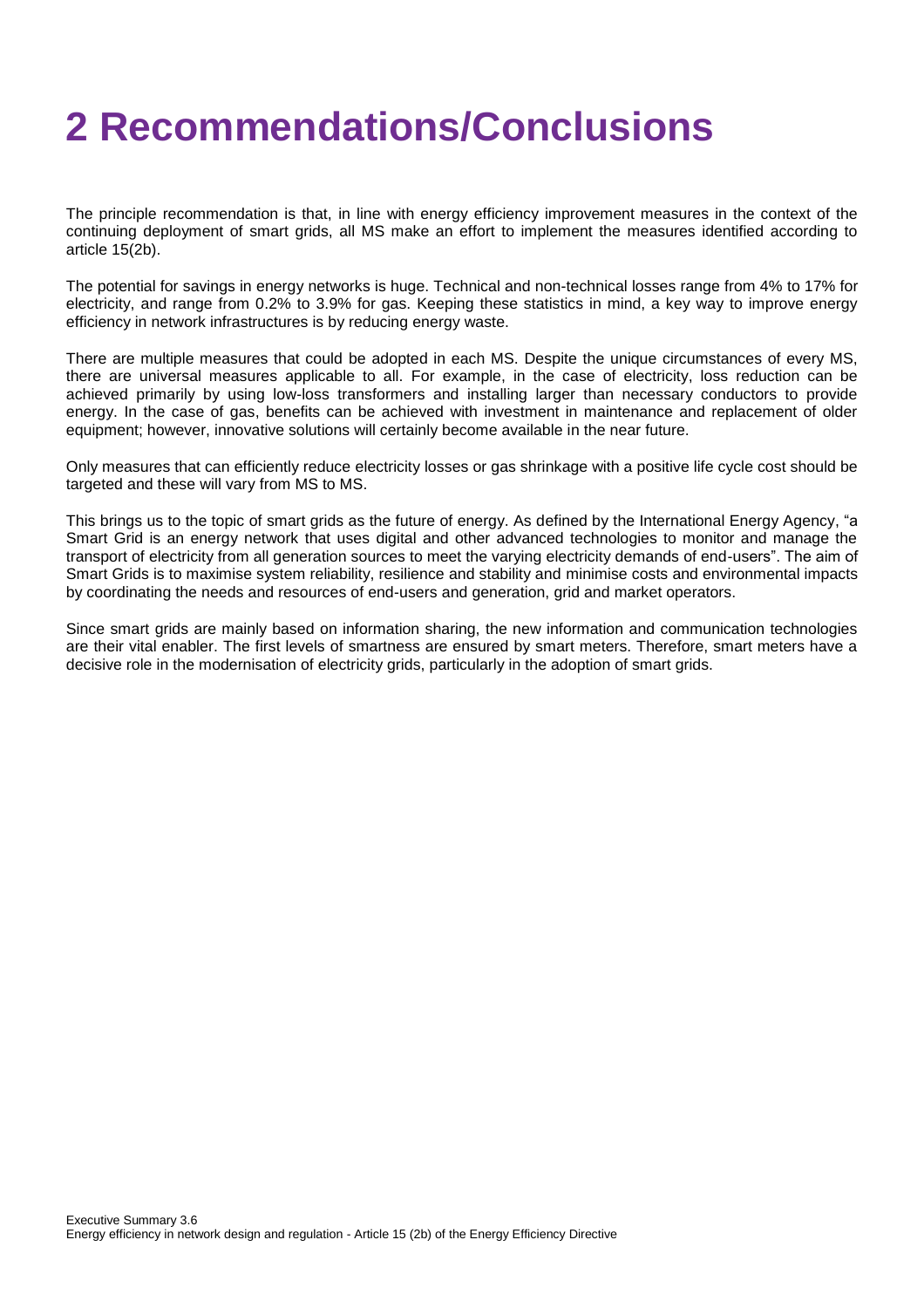# **3 Practical Examples**

### UK Final Report - An assessment of the energy efficiency potential of Great Britain's gas and electricity infrastructure

As previously mentioned, the final report from the UK on the energy efficiency potential of the gas and electricity infrastructure in Great Britain is a very good example of an assessment of the energy efficiency potential of energy network infrastructure for any MS in the context of Article 15 (2b).

This report describes the measures that network companies currently adopt and their expected benefits. It also describes various potential measures that might improve energy efficiency in future but are currently not commitments of the network companies.

**Final report: [https://www.ofgem.gov.uk/publications-and-updates/energy-efficiency-directive-assessment](https://www.ofgem.gov.uk/publications-and-updates/energy-efficiency-directive-assessment-energy-efficiency-potential-great-britain-s-gas-and-electricity-infrastructure)[energy-efficiency-potential-great-britain-s-gas-and-electricity-infrastructure](https://www.ofgem.gov.uk/publications-and-updates/energy-efficiency-directive-assessment-energy-efficiency-potential-great-britain-s-gas-and-electricity-infrastructure)**

### Smart Metering project for Luxembourg

Another good example is the project of modernisation of the energy metering system in Luxembourg. From July 1<sup>st</sup> 2016, every newly installed or replaced electricity and gas meter will be a smart meter (more than 95% of all electricity meters must be replaced by December 31<sup>st</sup> 2019 and up to 90% of all gas meters must be replaced by December  $31<sup>st</sup>$  2020).

**Website:<http://www.luxmetering.lu/>**